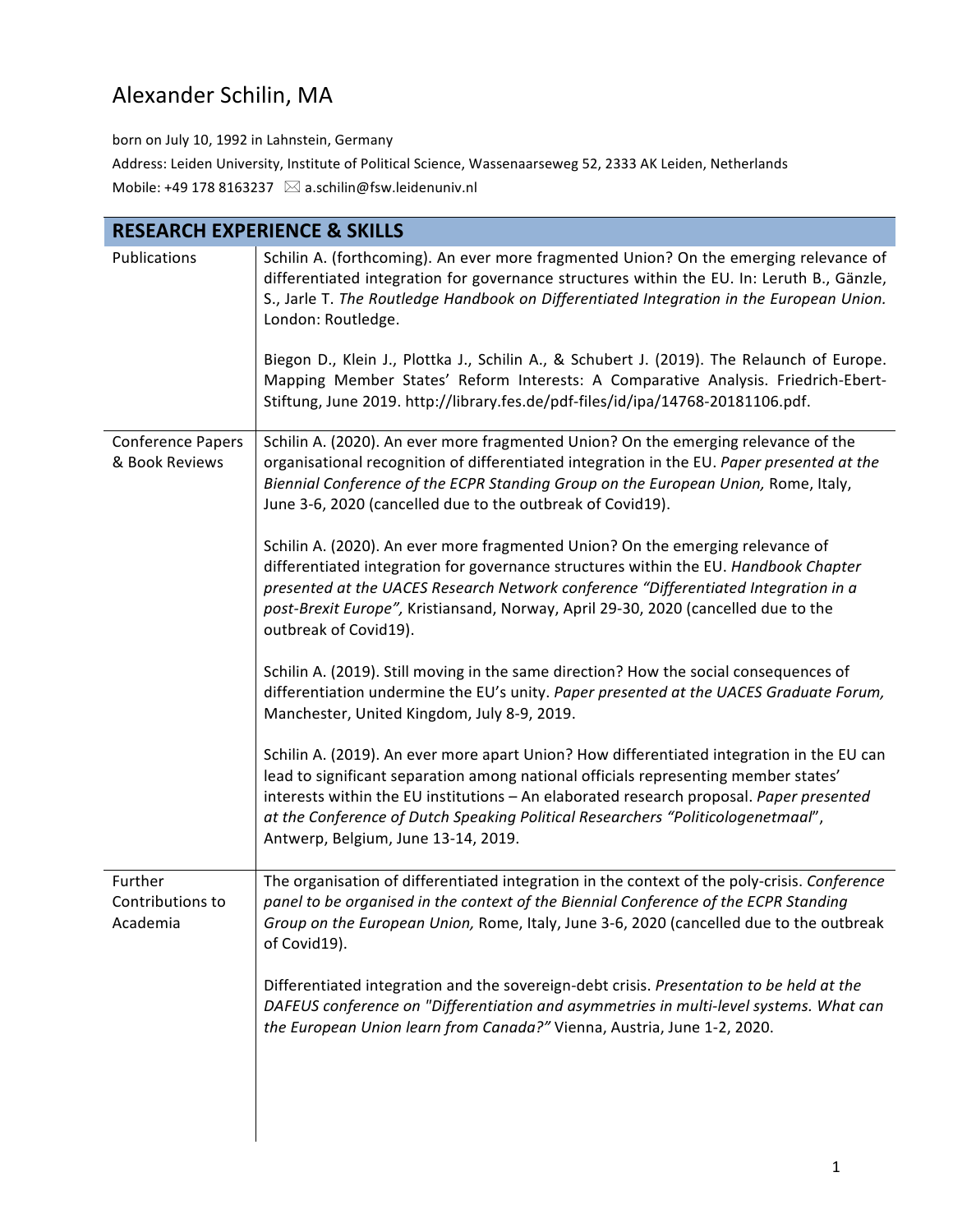| Teaching &             | Spring 2020: Introduction to Comparative Politics, Leiden University.                                                                                                  |
|------------------------|------------------------------------------------------------------------------------------------------------------------------------------------------------------------|
| Supervision            | Four Undergraduate Working Groups (2 <sup>nd</sup> Semester)                                                                                                           |
|                        |                                                                                                                                                                        |
|                        | Fall 2019: Introduction to International Relations, Leiden University                                                                                                  |
|                        | Two Undergraduate Working Groups (1 <sup>st</sup> Semester)                                                                                                            |
|                        |                                                                                                                                                                        |
|                        | Spring 2019: Master Thesis Supervision, Leiden University                                                                                                              |
|                        | Assistance to Prof. Dr. Amy Verdun in supervising a Master Thesis on the Relationship                                                                                  |
|                        | between Deepening and Widening in European Integration                                                                                                                 |
|                        | Spring 2019: Introduction to Comparative Politics, Leiden University                                                                                                   |
|                        | Two Undergraduate Working Groups (2 <sup>nd</sup> Semester)                                                                                                            |
|                        |                                                                                                                                                                        |
|                        | Fall 2018: Introduction to EU Politics, Eberhard-Karls University, Tübingen, Germany                                                                                   |
|                        | Assistance in Grading for an Undergraduate Lecture (2 <sup>nd</sup> Semester)                                                                                          |
|                        |                                                                                                                                                                        |
| <b>Research Skills</b> | Literature Research<br>$\bullet$                                                                                                                                       |
|                        | Qualitative research methods: Discourse Analysis, Content Analysis, Semi-<br>٠                                                                                         |
|                        | <b>Structured Interviews</b>                                                                                                                                           |
|                        | Quantitative research methods: Survey Preparation, Linear, Logistic & Multivariable                                                                                    |
|                        | Regressions, Unipark (Programme for creating surveys), R (Software for Quantitative                                                                                    |
|                        | Data Analysis)                                                                                                                                                         |
|                        | <b>Mixed Methods Analyses</b><br>$\bullet$                                                                                                                             |
|                        | Excellent academic writing and presentation skills (German and English)<br>٠                                                                                           |
|                        |                                                                                                                                                                        |
|                        |                                                                                                                                                                        |
| Awards &               |                                                                                                                                                                        |
| Scholarships           | Scholarship of the Federal Republic of Germany (June 2014 - May 2015)                                                                                                  |
|                        |                                                                                                                                                                        |
| <b>CAREER HISTORY</b>  |                                                                                                                                                                        |
| Since January 2019     | PhD Researcher at the Institute of Political Sciences at Leiden University, Netherlands<br>Thesis: An ever more fragmented Union? On the organisational recognition of |
|                        | differentiated integration in the EU and its implications for social cognition                                                                                         |
|                        | processes among national representatives in the EU Council                                                                                                             |
|                        | Research interests: Differentiated Integration in the EU, EU Governance,                                                                                               |
|                        | European Integration, Politicisation of European Integration, German Politics                                                                                          |
|                        | towards Europe                                                                                                                                                         |
| April 2017-            | Research Assistant to Gabriele Abels, Professor for Comparative Politics and European                                                                                  |
| December 2018          | Integration, Institute of Political Science, Tübingen, Germany                                                                                                         |
|                        | Support in teaching courses on various topics related to European politics such as                                                                                     |
|                        | Brexit or German Politics towards Europe                                                                                                                               |
|                        | Organisation of a summer school on "Germany's policy towards Europe and the                                                                                            |
|                        | role of Franco-German relations in the process of European integration"                                                                                                |
| January 2018-          | Intern at the Institute for European Politics, Berlin, Germany                                                                                                         |
| <b>March 2018</b>      | Scientific division "Debate on the Future of European Integration"                                                                                                     |
|                        | Active involvement in the research project "The Relaunch of Europe - Mapping<br>۰                                                                                      |
|                        | Member States' Reform Interests"                                                                                                                                       |
|                        |                                                                                                                                                                        |
| April 2016-            | Intern at the German Permanent Mission to the United Nations, Geneva, Switzerland                                                                                      |
| <b>July 2016</b>       | Assistant to the political department on human rights<br>Preparation, attendance and follow-up on meetings of the Human Rights Council                                 |